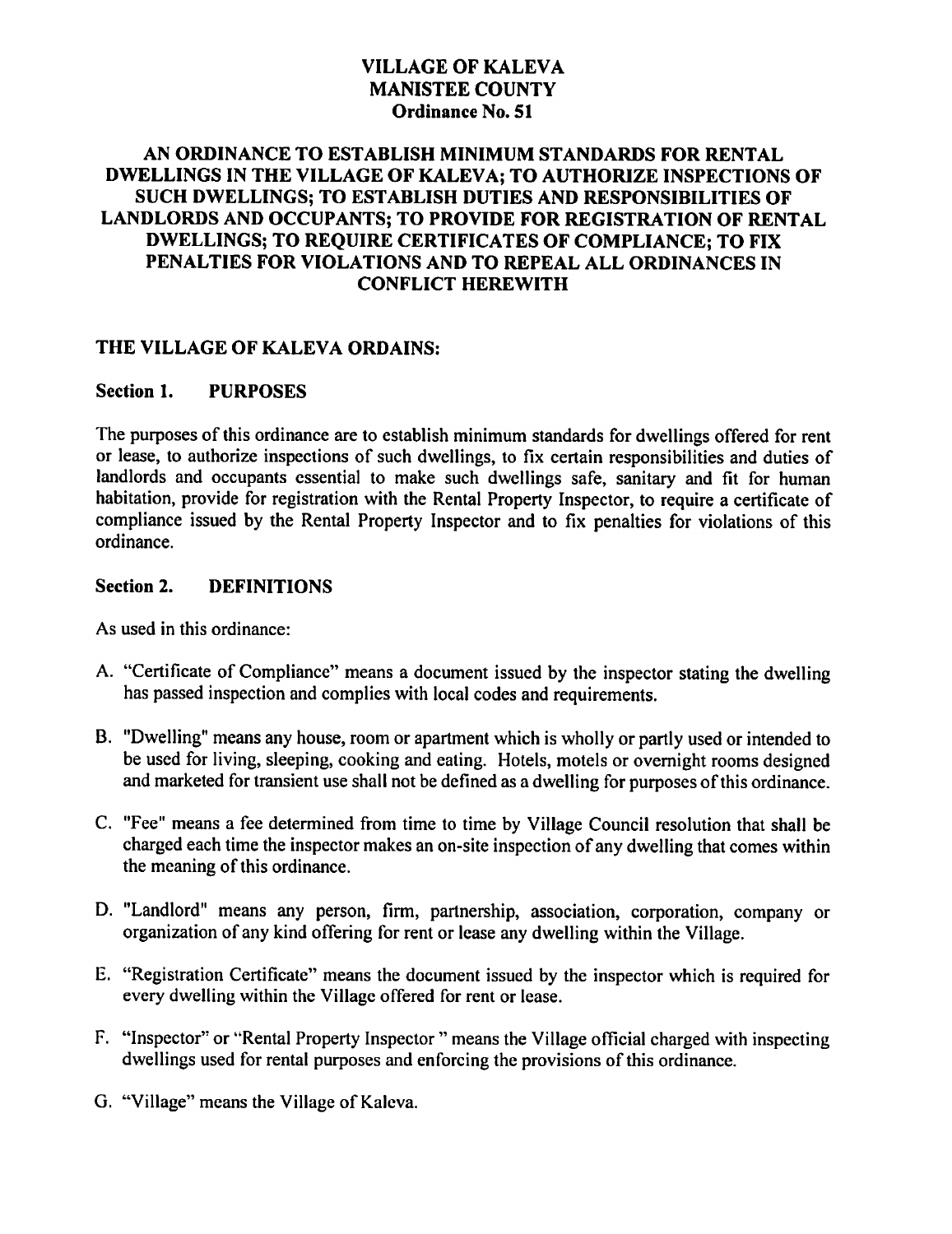## Section 3. MINIMUM STANDARDS FOR RENTAL PROPERTY

The minimum standards for rental property maintenance shall be those contained in the International Property Maintenance Code as adopted in Ordinance No. 50 of the Village.

## Section 4. REGISTRATION OF RENTAL DWELLINGS

- A. AH rental dwellings shall be registered with the Village by the owner.
- B. All rental dwellings existing as of the effective date of this ordinance shall be registered no later than July 31,2016.
- C. The owner of a new rental dwelling or of any dwelling newly converted to a rental dwelling shall register the rental dwelling prior to allowing occupancy of any new units.
- D. The owner of rental dwellings already registered with the Village shall re-register within sixty  $(60)$  days after any change occurs in registration information. A new owner of a registered dwelling shall re-register the dwelling within sixty (60) days of assuming ownership.
- E. Failure of the landlord to register his or her rented or leased dwelling is a violation of this ordinance.

## Section 5. INSPECTIONS BY RENTAL PROPERTY INSPECTOR PRIOR TO PERMIT ISSUANCE

- A. The Rental Property Inspector or his or her agent, shall make the necessary inspections required for the purpose of enforcing this ordinance. The Inspector shall determine if the dwelling meets the minimum standards set forth in Ordinance No. 50 [the property maintenance code referred to in Section 3 above.]. If, after inspection, the Inspector finds that the dwelling cannot meet the minimum standards, such Inspector shall so advise the landlord, in writing, of what corrections must be made before a Certificate of Compliance can be issued.
- B. Inspections will be conducted on a three year cycle with the Village being divided into three geographical areas. Each area will have rental dwellings inspected for compliance every third year.
- C. The Rental Property Inspector shall establish an Inspection Schedule. Notice shall be mailed to each rental dwelling owner at least 14 days prior to scheduled inspection. It shall be the responsibility of the owner to notify and make arrangements with the tenant. If the inspection as scheduled creates undo hardship, the inspection can be rescheduled by notifying the Rental Property Inspector at least 48 hour prior to scheduled inspection.
- D. After the first year of inspections all units within the first geographical area must have certificates of compliance prior to occupancy of a rental dwelling. After the second year all units within the first and second geographical area must have certificates of compliance prior to occupancy of a rental dwelling.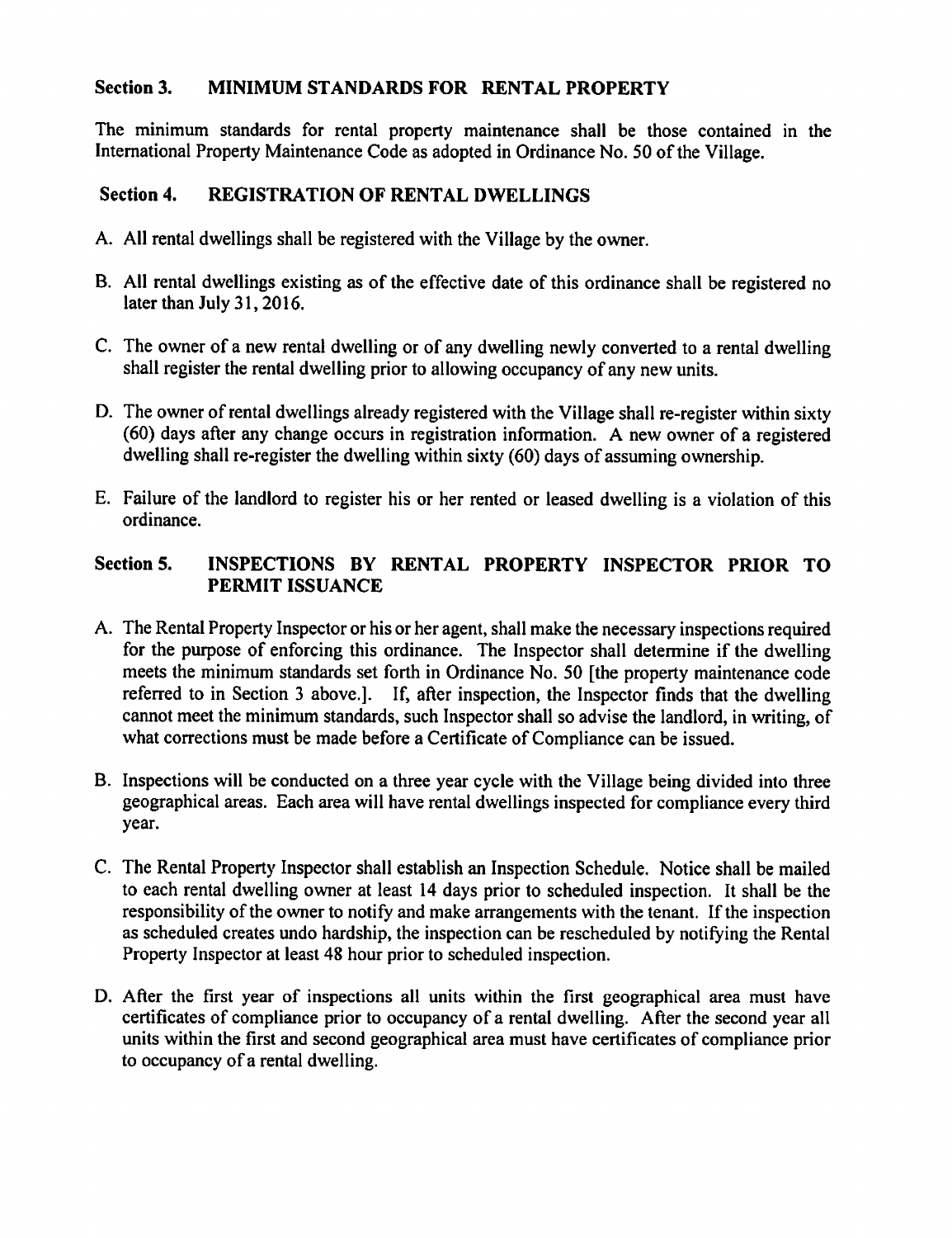- E. Effective three years after the effective date of this ordinance all rental dwellings within the Village shall have certificates of compliance prior to occupancy of a rental dwelling.
- F. Nothing in this ordinance shall prevent the Rental Property Inspector from making additional inspections either based upon complaints, referrals from other governmental agencies, or otherwise, to enforce the Property Maintenance Code or other applicable laws, ordinances, or regulations." In the event that the Rental Property Inspector finds violations of the Property Maintenance Code, the Inspector shall make re-inspections to ensure compliance with the Property Maintenance Code.

#### Section 6. **FEES**

There shall be imposed pursuant to this ordinance various Fees, as established from time to time by the Village Council by resolution which Fee Schedule is incorporated herein by reference.

#### Section 7. **PENALTY**

Whoever violates any provision of this ordinance is guilty of a municipal civil infraction and enforced through the 85<sup>th</sup> Judicial District Court in Manistee County. The Rental Property Inspector or Zoning Administrator of the Village, and any police officer authorized to act in Manistee County are hereby designated as the authorized local officials to issue civil infraction citations. Any person who violates any provision of this ordinance shall be guilty of a civil infraction and subject to a fine of up to \$500.00 for each violation. Any person who violates this ordinance will be ticketed by an authorized local official and required to appear in the 85th Judicial District Court.

### **Section 9. EFFECTIVE DATE**

This ordinance shall be effective on the thirty first  $(31<sup>st</sup>)$  day following its adoption and publication as required by law.

### **Section 10. REPEALER**

All ordinances or parts of ordinances in conflict herewith are hereby repealed but only to the extent of the conflict.

THOSE VOTING IN FAVOR: D. Holtz, D. Peters, J. Draze, T. Covell, R. Schafer

THOSE VOTING AGAINST: none

THOSE ABSENT OR ABSTAINING: D. Grossnickle, Jack McKinley

ORDINANCE DECLARED PASSED

Sonya L. Potts, Village Clerk